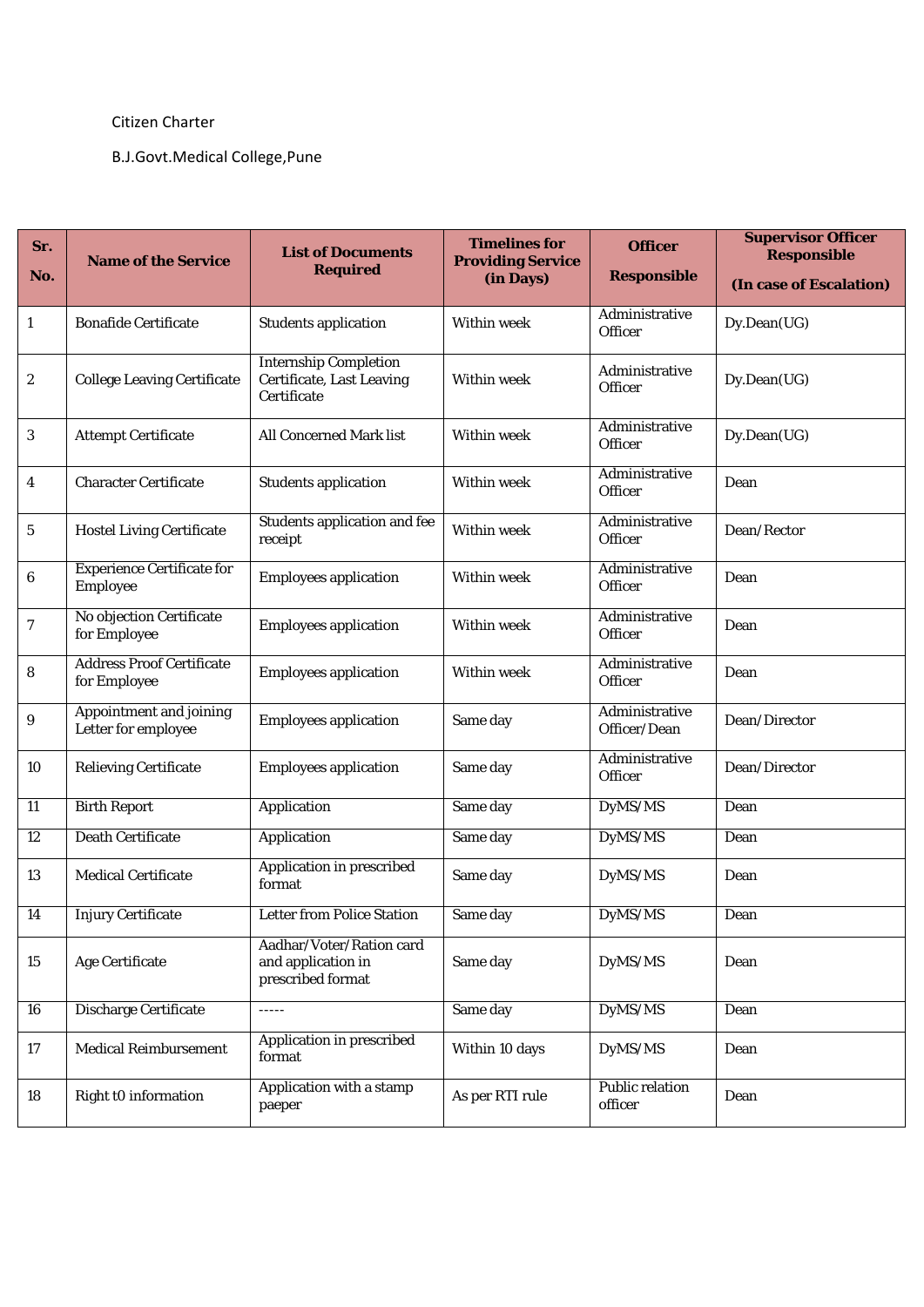## **Complaint Handling Mechanism (CHM)**

| Sr.<br>No. | <b>Particulars</b>               | <b>Description</b>                             |
|------------|----------------------------------|------------------------------------------------|
| 1.         | Where to lodge a complaint       | <b>Inward Section</b>                          |
| 2.         | Acknowledgement of complaints    | <b>Inward Clerk</b>                            |
| 3.         | Time for resolution of complaint | Depends on the urgency                         |
| 4.         | <b>Escalation of complaints</b>  | Depends on the result and nature of complaint. |